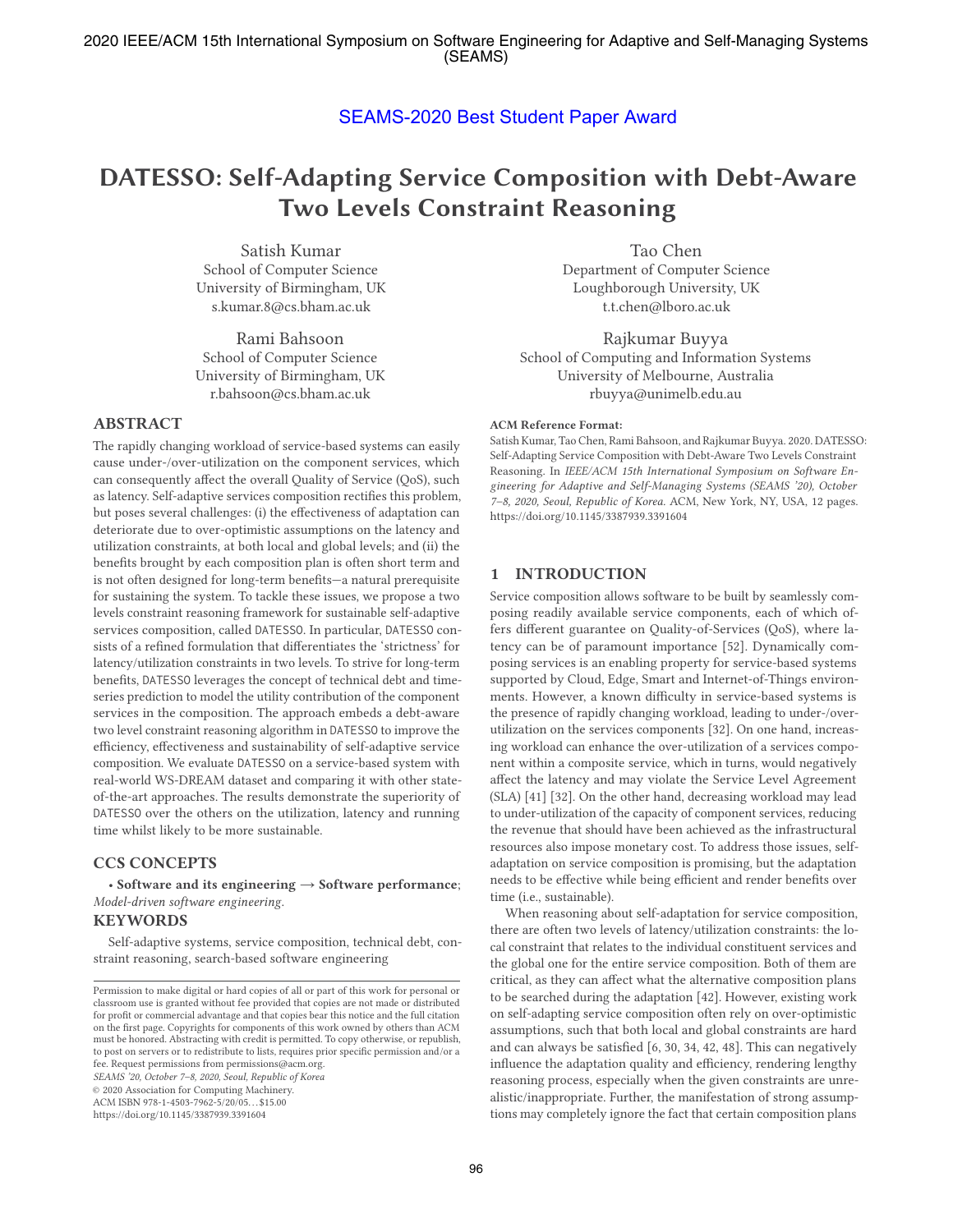may temporally violate the constraint, but are likely to create much larger benefits after a certain period of time.

Given the rapidly changing workload, it is important to ensure that each adaptation can be effective over a period of time and would avoid unnecessarily frequent adaptations. However, current work informing adaptation tends to render short-term benefits, i.e., the immediate improvement of a composition plan. These improvements, for example, can be in response to (predicted) latency constraint violation/undesired utilization [8, 29, 50]. Additionally, immediate low utilization/high latency in the short term may not necessarily mean an undesired composition plan; in fact, it can be the source that stimulates largely increased benefit in the long term. For example, under-utilization could be desirable temporarily in order to prepared for a largely increased workload in the long term. Similarly, over-utilization may be acceptable in short time, as long as the workload is only a 'spike' and the loss can be paid off by long-term benefits. As a result, despite that adapting with composition plan that has the best immediate improvement may lead to short-term advantages, it can easily create instability and hinder the possibility of achieving higher benefits in the long term.

To address the above challenges, we propose a framework that leverages **d**ebt-**a**ware **t**wo l**e**vels con**s**traint reasoning for **s**elf-adapting service c**o**mposition (hence called DATESSO). We show that DATESSO can achieve better utilization/latency in the long term while being faster than state-of-the-art approaches, providing more sustainable self-adaptive service-based systems. In a nutshell, the major contributions of this paper are summarized as follows:

- Instead of formalizing the constraints at both local and global levels as hard ones, we refine the global constraints as the soft ones. This has enabled us to tailor the reasoning process in self-adaptation and mitigate over-optimism.
- We propose temporal debt-aware utility, a new concept that extends from the technical debt metaphor, to model the longterm benefit contribution of possible component services that constitute to a composition plan.
- Drawing on the above, we design an efficient two level constraint reasoning algorithm in DATESSO that is debt-aware, and utilizes the different strictness of the two level constraints to reduce the search space.
- We evaluate DATESSO on a commonly used service-based system [23, 24, 33] whose component services are derived from the real-world WS-DREAM dataset [53] and under the FIFA98 workload trace [7]. The results show that, in contrast to state-of-the-art approaches [6] [29, 39], DATESSO achieves better utilization and latency while having smaller overhead, leading to more sustainable self-adaptation in service composition.

The remaining of the paper is organized as follows: Section 2 presents the background information of service composition, the constraints, technical debt and a running example of the issues. Section 3 shows an overview of DATESSO. Section 4 discusses our formalization of the two level constraints with different strictness. The temporal debt-aware utility model and the debt-aware two level reasoning algorithm are specified in Section 5 and 6, respectively. Then, we presents the experiment results in Section 7, following

by discussion of threats to validity in Section 8. Section 9 compares DATESSO with existing work and Section 10 concludes the paper.

# **2 PRELIMINARIES**

## **2.1 Self-Adaptation in Service Composition**

A service composition is a special software form that consists of a particular workflow of connected abstract services, denoted as  $\{a_1, a_2, ..., a_x\}$ . Each of these abstract services can be realized by using a readily available component service selected from the Internet. Typically, there could be multiple component services to be selected, and the yth component service for the xth abstract service is denoted as  $c_{xy}$ . Therefore the possible component services for the xth abstract service form a set, denoted as  $\{c_{x1},c_{x2},...\}$ , each of which has different generic latency guarantee on its capacity. For example,  $c_{xy}$  has a capacity to process 50 requests in 0.5 seconds.

In such a context, a SLA may be legally negotiated to ensure the performance of a service composition by contract. The most notable elements in the SLA are the constraints on the utilization of service capacity and the achieved latency level per request, which we will elaborate in the next section.

As the workload changes, at runtime, the goal of self-adaptation for service composition is to find the composition plan,  ${c_{11}, c_{23}, ...,}$  $c_{x,y}$ , that improves utilization and latency so that they satisfy all the constraints for as long as possible.

#### **2.2 Constraints in Service Composition**

In service composition, constraints denote the stakeholders' expectation of the latency guarantee. Most commonly, a SLA can define these constraints by specifying the bound of the latency and utilization [30]. For example, a service's latency should not exceed 10s or the utilization is at least 0.7. Typically, there are two levels of constraints:

- **Global constraint:** The global constraint specifies the minimum expectation of latency/utilization for the entire service composition. It is often the most common requirement in a service-based systems [39] [6].
- **Local constraint:** The local constraints are specified for the latency/utilization on each abstract service<sup>1</sup>. This is important, as each abstract services can be realized by the component service from different parties; any violation of the local constraint would in fact cause severe failure in the composition, leading to an outage [30] [6].

It is worth noting that, satisfying all local constraints does not necessarily mean that the global constraint can be satisfied, since each of the constraints is documented separately [48]

# **2.3 Technical Debt**

Technical debt is a widely recognized metaphor in software development [3, 9, 46]. Its core idea is to describe the extra cost incurred by actions that compromise long-term benefits of the developed software, e.g., maintainability for short-term gains due to the need of timely software release.

<sup>&</sup>lt;sup>1</sup>For latency, this constraint would be applied for each request.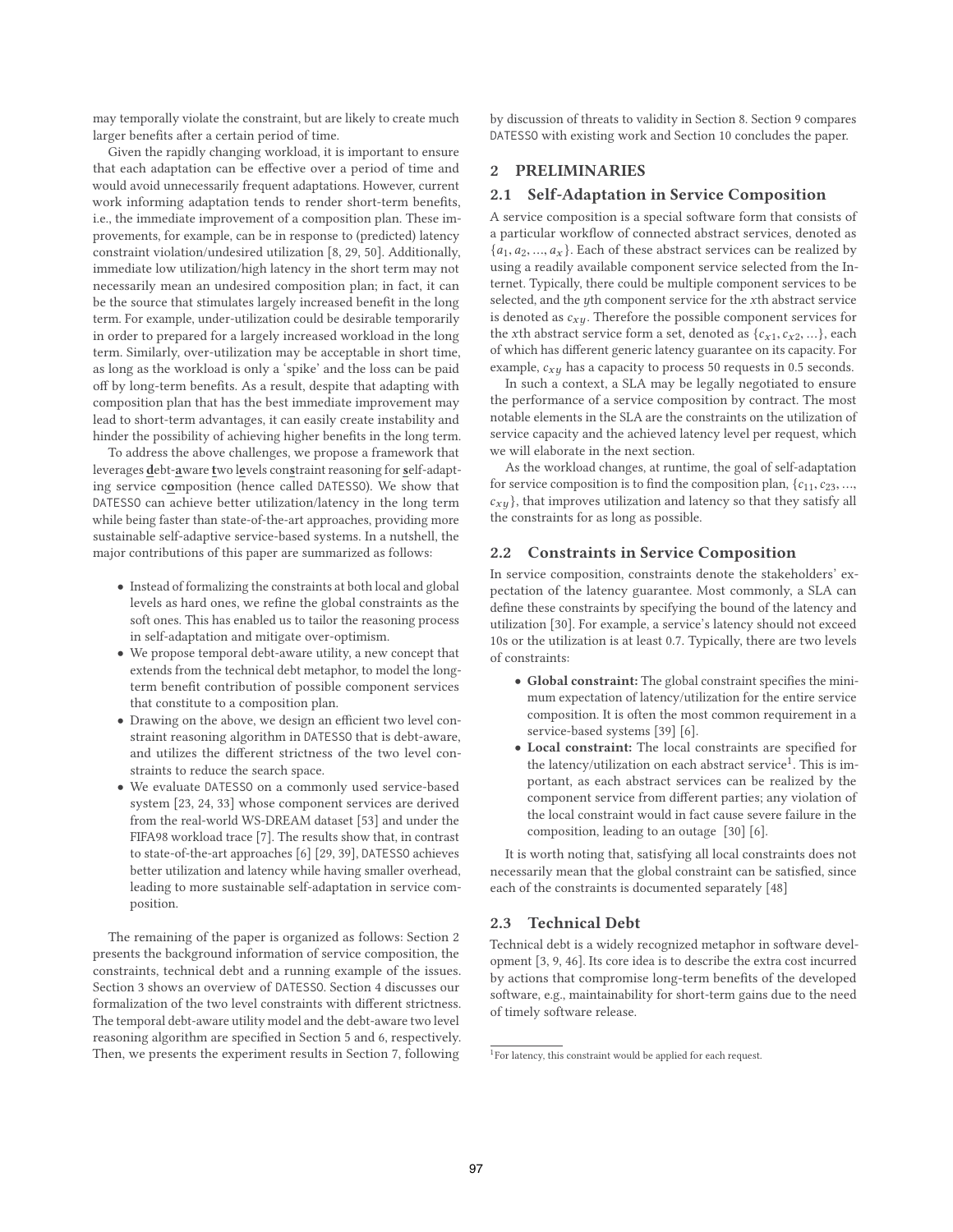

**Figure 1: A running example of issues in service composition (**L **and**T **mean that the selected component service of an abstract service can process all** T **requests in** L **seconds)**

The technical debt metaphor was initially introduced by Cunningham [28] in the context of agile software development, where the definition is described as:

*"Shipping first-time code is like going into debt. A little debt speeds development so long as it is paid back promptly with a rewrite. The danger occurs when the debt is not repaid. Every minute spent on not quite right code counts as interest on that debt."*

In this regards, technical debt is often used in an economicdriven decision approach for communicating the technical trade-off between short-term advantages and long-term benefits in software projects [46]. In the context of service composition, the notion of technical debt can be perfectly aligned with the requirement of long-term benefits: each possible component service may associate with a debt with respect to constraint violation. Such a debt, once selected, may or may not be repaid over a period of time, depending on the actual workload.

## **2.4 Running Example**

In this section, we present a simple example of service composition to explain the problems. As shown in Figure 1, there is a service composition in the form of sequentially connected abstract service, each of which has been realized by a particular component service. In this case, each selected component service has its own overall capacity, e.g., the selected component service for SEARCH ITEM abstract service can process all 50 requests in 0.19 seconds.

As mentioned, each abstract service, along with the entire service composition, are legally documented with separated constraints on the utilization and latency per request, as specified in the SLA. Suppose that in this scenario, the local constraint of utilization and latency of each request for the abstract service PAYMENT BY CREDIT CARD could be 0.8 and 0.18 seconds, respectively. Meanwhile, the global constraint of utilization and latency of each request for the service composition is 0.85 and 0.75 seconds, respectively. Given the changing workload, it is likely that either (or both) levels of constraint may be violated, which requires self-adaptation to replace the component services. However, there are two issues with this:

(1) In this context, the different constraints are negotiated independently to each others. While it is relatively easy to find the alternative component service that satisfy the local constraints, searching for the composition plan that satisfies the

global constraints is difficult, or we may not know whether one exists. As a result, existing approaches that treats both levels of constraints as hard constraints suffers the issue of being over-optimistic: they may struggle to find a satisfactory composition plan, especially under a scenario where such a plan barely exists. Further, this would completely eliminate the composition plan that may cause temporary violation of the global constraint(s), but can create much larger long-term benefits.

(2) When self-adaptation is required, a possible component service and the entire composition plan may provide short-term immediate benefit in relieving constraint violation, but it is difficult to know whether such a benefit can be sustainable. In contrast, it is possible to temporally accept a composition plan that may still violate the global constraint(s), but will generate larger benefit in the long term. Therefore, self-adapting service composition without having any guarantee on the long term can lead to frequent adaptations with merely short-term benefits, which generate unnecessary overhead.

The DATESSO proposed in this work was designed to explicitly address these two issues in self-adapting service composition.

#### **3 DATESSO OVERVIEW**

Figure 2 illustrates the overview of DATESSO. As can bee seen, there are three key stages, namely *Formalization*, *Modeling* and *Reasoning*, each of which is specified as follows:

- (1) *Formalization:* This is the very first stage in DATESSO and it relies on the *Two Levels Formalizer* component. Generally, it has two tasks at step 1: (i) formulating and recording the global/local level constraints as documented in the SLA; (ii) monitoring the service composition and informing the *Modeling* stage, along with any information of the constraints, when any violations are detected. More details are discussed in Section 4. Note that here, we trigger adaptation only based on local constraint violations, as we formalize the global ones as soft constraints. However, the global constraint is implicitly considered in the *Reasoning* stage.
- (2) *Modeling:* Once the local constraint violation has been detected, at step 2, the *Workload Predictor* keeps track of the historical workload on each abstract service, and provides a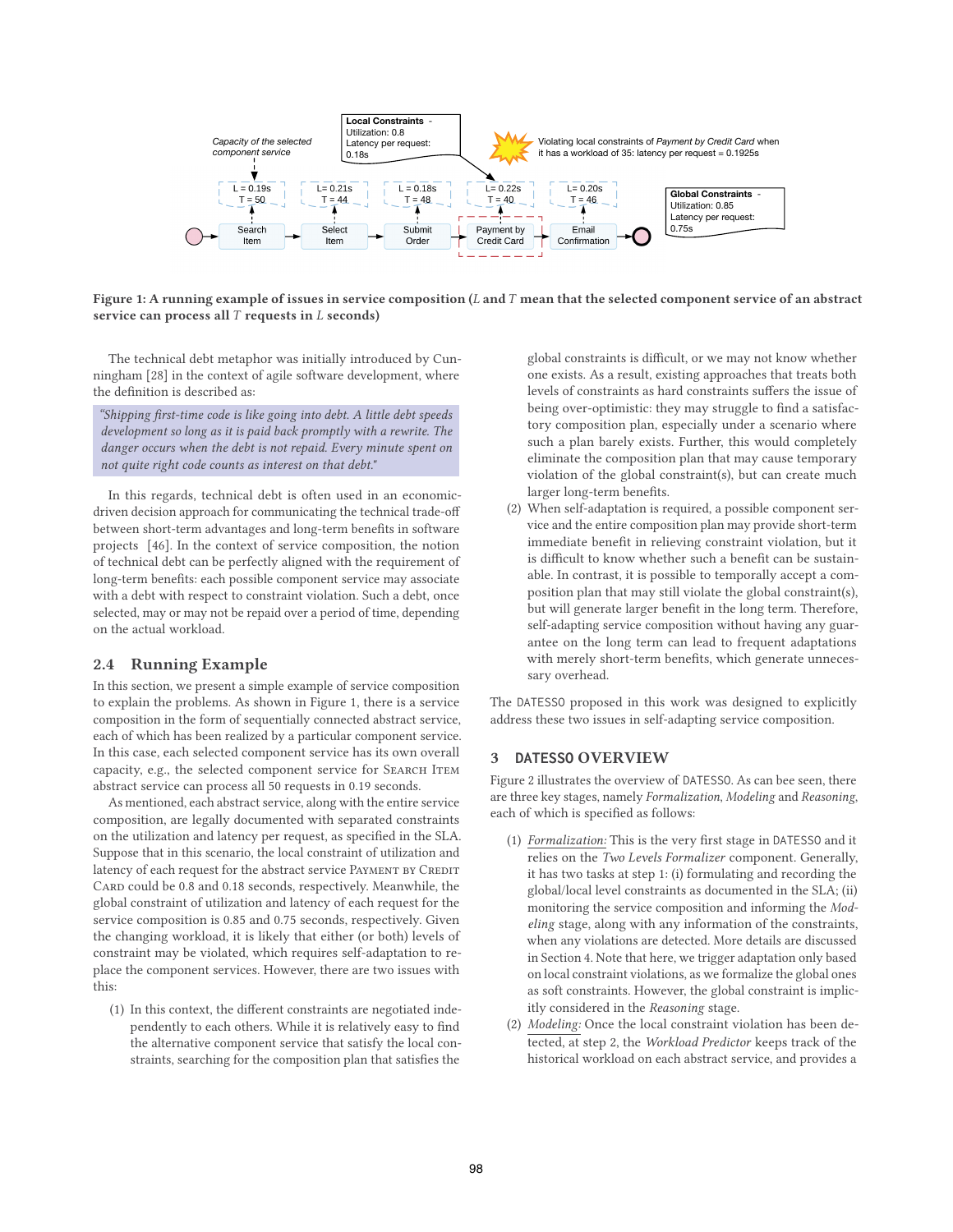

**Figure 2: The general processes in DATESSO**

time-series model to be embedded with the constraint information, which together form the temporal debt-aware utility model. A detailed discussion will be presented in Section 5

(3) *Reasoning:* At the final stage, the utility model that is debtaware, the two level constraints and the *Service Repository* with all possible component services would be exploited by the *Reasoner* at step 3. Specifically, we design a debt-aware two levels constraint reasoning algorithm that (i) enables more efficient processing by reducing the original search space based on the constraint information, and (ii) produces a composition plan that is likely to have the highest longterm benefit, without explicitly using global constraints as caps or thresholds. Such a composition plan would then be sent for execution (step 4). The algorithm will be illustrated in greater details at Section 6.

Indeed, the components in DATESSO can be formulated with a MAPE loop of self-adaptation [27], but we did not explicitly perform such in this work for the purpose of better generality. In fact, DATESSO is agnostic to the concrete architectural pattern, providing that the patterns meet with the needs of the components.

# **4 TWO LEVELS CONSTRAINTS WITH DIFFERENT STRICTNESS**

As mentioned, we consider both local and global constraints for latency/utilization in the *Formalization* stage of DATESSO. Instead of assuming hard constraint for both of them, we treat the global constraint as a soft one, which helps to mitigate the problem of being over-optimistic. The formal model and strictness of the two level constraints are discussed in the following subsections.

For each level, constraint can be related to both utilization and latency values. The utilization is a direct measurement of underutilized situation, whilst the latency value reflects the problem of over-utilization, as a too high utilization usually means the component service is over-stressed, which results in latency degradation.

# **4.1 Hard Local Constraints**

As discussed in Section 2, the local constraint is usually hard [1, 6], which should not be violated. This is because at the service level, any violation of the constraint would in fact cause severe failure in the workflow execution. For example, a violation of latency/utilization caused by a workload that exceeds the capacity would simply bring the individual service down, which cause outage of the entire service composition.

Locally, for each component service  $c_{xy}$  that has a capacity to process  $T_{c_{xu}}$  requests in  $L_{c_{xu}}$  seconds, we model the normalized constraint ( $CL_{c_{x,y}}$ ) on the normalized actual latency of each request ( $\mathbb{L}_{c_{xu}}$ ) to be satisfied as below, both of which are within  $[0, 1]^2$ :

$$
\mathbb{L}_{c_{xy}} = \frac{L_{c_{xy}} \times W_{t,c_{xy}}}{T_{c_{x}y}} \leq \mathbb{C}\mathbb{L}_{c_{xy}}
$$
 (1)

where  $W_{t,c_{x,y}}$  is the workload for the corresponding abstract service (hence for  $c_{xy}$  too) at timestep t. Likewise, the local constraint ( $CU_{c_{x,y}}$ ) on utilization ( $U_{c_{x,y}}$ ) to be satisfied can be formulated as<sup>3</sup>:

$$
\mathbb{U}_{c_{xy}} = \frac{L_{c_{xy}} \times W_{t,c_{xy}}}{\mathbb{CL}_{c_{xy}} \times T_{c_{xy}}} \geq \mathbb{CU}_{c_{xy}}
$$
(2)

Since the local constraints are hard, we say a component service as *feasible* if, and only if, both utilization and latency constraints are satisfied. Otherwise it is termed *infeasible*.

# **4.2 Soft Global Constraints**

Unlike existing work that model global constraint as hard threshold, we model its soft version that can tolerate certain violation, with an aim to mitigate the issue of over-optimism. Indeed, the way of aggregating the local latency toward the global value for the entire service composition depends on the connectors, which may be sequential, parallel or recursive etc. However, as shown in [2, 51], sequential connector is the most fundamental type and all other connectors can be converted into a sequential one. Therefore in this work, we focus on sequential connector in our models.

Similar to its local counterpart, for all selected component services in the entire service composition, the satisfaction on normalized global constraint ( $CL_{alobel} \in [0, 1]$ ) and the normalized actual latency of each request ( $\mathbb{L}_{global} \in [0, 1]$ ) can be calculated by aggregating the locally achieved latency. Specifically, when all the connectors are sequential or they have been converted into sequential ones, the satisfaction of global latency can be formulated  $as<sup>4</sup>$ :

$$
\mathbb{L}_{global} = \sum_{x} \sum_{y} \mathbb{L}_{c_{xy}} \leq \mathbb{C} \mathbb{L}_{global}
$$
 (3)

Likewise, the global constraint ( $\mathbb{CU}_{alobal}$ ) on utilization ( $\mathbb{U}_{alobal}$ ) to be satisfied can be formulated as:

$$
\mathbb{U}_{global} = \frac{1}{N} \times \sum_{x} \sum_{y} \mathbb{U}_{c_{xy}} \geq \mathbb{C} \mathbb{U}_{global} \tag{4}
$$

<sup>2</sup>Normalization can be achieved by using the lower and upper bounds of possible latency values.

 $3$ Utilization naturally sits within [0, 1], as any requests go beyond the capacity would be discarded.

<sup>&</sup>lt;sup>4</sup>We use  $\leq$  to reflect the 'soft' nature of global constraints.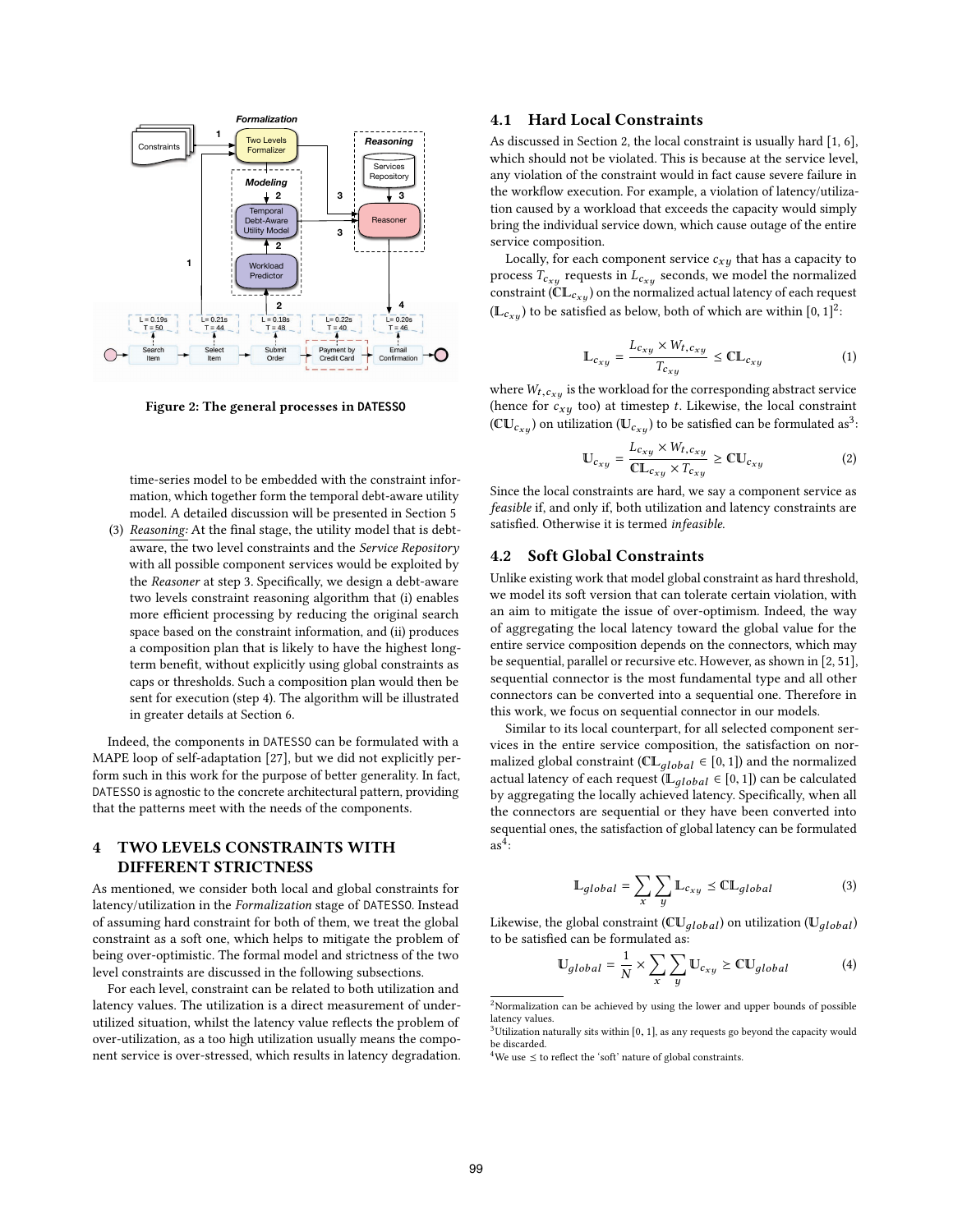whereby N denotes the total number of abstract services. As mentioned, there is no guarantee that satisfying the local parts at component level can lead to global satisfaction. However, it is easy to see that a violation of a global constraint is contributed by some (or all) of the component services selected, even though their local constraints may have been satisfied.

#### **5 TEMPORAL DEBT-AWARE UTILITY MODEL**

In the *Modeling* stage of DATESSO, we propose temporal debt-aware utility model, a notion derived from technical debt metaphor [28], that quantifies the long-term benefit of each service component that support a composition plan. To this end, we adopt the notion of principal and interest [3, 5, 46] to analyze the debt values related to a single component service that is feasible. Built on the concept of two level constraints and their different strictness, a debt can quantify each feasible component service's local contribution to the overall debt at the global level over a period of time.

## **5.1 Modeling Temporal Debt Value**

*5.1.1 Principal.* The principal, denoted as  $P_{c_{xu}}$ , is the one-off cost of the processes on adapting a component services  $c_{xy}$ . It can be calculated as:

$$
P_{c_{xu}} = O_{c_{xu}} \times C_{com} \tag{5}
$$

Suppose that the actuation process for adding a component service requires an overhead of 5 seconds (denoted as  $O_{c_{x,y}}$ ) and the execution cost of computing resource is \$ 0.005 per second (denoted as  $C_{com}$ ), then it takes a principal as  $5 \times 0.005 = $ 0.025$ . Note that  $P_{c_{x,y}}$  here is a normalized value in the range of [0, 1], based on the lower/upper bounds of the possible execution cost and composition time. The  $O_{c_{x,y}}$  can be easily known by analyzing the time for previous rounds of composition. Alternatively, it can be obtained via profiling the service broker, as what we have done in this work.

*5.1.2 Accumulated interest.* Over time, interests can be accumulated due to continuous constraint violations. Since the local constraints are hard, there will be no interest incurred directly at this level. However, because we model the global constraints as the soft ones, any violation of a global constraint is contributed by the component services at the local level, even if the local constraint has been satisfied. In particular, according to Equation 3 and 4, over a period of time, any possible violation of a global constraint would be contributed by all component services that have local utilization/latency worse than the global constraint, which causes potential interest. With this in mind, the accumulated interests of a component service  $c_{xy}$  between timestep n and m can be modeled as:

and

m

$$
f_{\rm{max}}
$$

 $I_{n,m,c_{xy}} = \alpha_{n,m,c_{xy}} + \beta_{n,m,c_{xy}}$  (6)

$$
\alpha_{n,m,c_{xy}} = \sum_{t=n}^{N} (\mathbb{C} \mathbb{U}_{global} - \mathbb{U}_{c_{xy}}), \ \forall t \stackrel{\bullet}{\equiv} \mathbb{C} \mathbb{U}_{global} \geq \mathbb{U}_{c_{xy}} \tag{7}
$$

$$
\beta_{n,m,c_{xy}} = \sum_{t=n}^{m} (\mathbb{L}_{c_{xy}} - \mathbb{CL}_{global}), \forall t \stackrel{\bullet}{=} \mathbb{L}_{c_{xy}} \geq \mathbb{CL}_{global}
$$
 (8)

whereby  $\stackrel{\bullet}{\equiv}$  represents 'such that'. Hence,  $\alpha_{n,m,c_{x,y}}$  and  $\beta_{n,m,c_{x,y}}$ consider only those timesteps between  $n$  and  $m$ , at which contribution to the possible violation of a global constraint exists. In particular, these equations guarantee that  $\alpha_{n,m,c_{x,y}} \geq 0$  and  $\beta_{n,m,c_{x,y}} \geq 0$ .

It is easy to know that in general, if  $\alpha_{n,m,c_{x} = 0$  and  $\beta_{n,m,c_{x} = 0}$ 0, which means  $c_{xy}$  does not contribute to any possible global violation at all, then the overall accumulated interest for  $c_{xy}$  over a period of time is 0. Otherwise, the interest, incurred by the contribution to the possible violation of either global utilization or latency constraint (or both), would be part of the debt. For example, when  $\text{CU}_{global} = 0.9$  and  $\text{CL}_{global} = 0.7$ , at a particular timestep t, a feasible component service has utilization and latency of  $\mathbb{U}_{c_{23}} = 0.7$ and  $\mathbb{L}_{c_{23}} = 0.85$ , respectively. In this case, for any possible violation of the global utilization and latency constraint at this timestep,  $c_{23}$ would contribute a total of  $I_{t,t,c_{23}} = 0.9 - 0.7 + 0.85 - 0.7 = 0.35$ interest (and thus part of the debt) to cause the violations. The overall interest over a range of timesteps would be the sum of the interest incurred by the above case under each timestep.

*5.1.3 Connecting debt and utility.* Finally, we calculate the debt for a feasible component service between timestep  $n$  and  $m$  as:

$$
D_{n,m,c_{xy}} = P_{c_{xy}} + I_{n,m,c_{xy}}
$$
 (9)

Since both  $P_{c_{xy}}$  and  $I_{n,m,c_{xy}}$  are normalized or naturally sit between [0, 1], the numeric stability can be improved. Drawing on the above, we then be able to obtain a debt-aware utility score  $(S_{n,m,c_{xy}})$  for  $c_{xy}$  between *n* and *m*, defined as:

$$
S_{n,m,c_{xy}} = \sum_{t=n}^{m} \mathbb{U}_{c_{xy}} - \sum_{t=n}^{m} \mathbb{L}_{c_{xy}} - D_{n,m,c_{xy}}
$$
(10)

A larger  $S_{n,m,c_{xy}}$  implies that the component service  $c_{xy}$  is more likely to contribute to the satisfaction of global constraints in the long term. Here, it is clear that we will accept certain debt, as long as it can be paid back by achieving better overall utility across the timesteps considered. In this way, during the reasoning process, DATESSO is able to quantify the long-term benefit of each feasible component service over a range of timesteps, based on which enabling better informed reasoning.

#### **5.2 Time-Series Workload Prediction**

Predicatively analyzing debt is not uncommon for managing technical debt in software development [28]. Often, the fact of whether a debt can be paid off depends on the present and future values of the debt [10, 44]. This is also an equivalent and important concept in our research, and therefore we seek to predict the future workload of the component services, which in turn, enabling informed reasoning of long-term benefit during self-adaptation.

In DATESSO, we use Autoregressive Fractionally Integrated Moving Average model (ARFIMA) [49], a widely used time-series model, to predict the workload of each abstract service. It is chosen over its counterparts (e.g., ARMA) because it handles a time-series with long memory pattern well.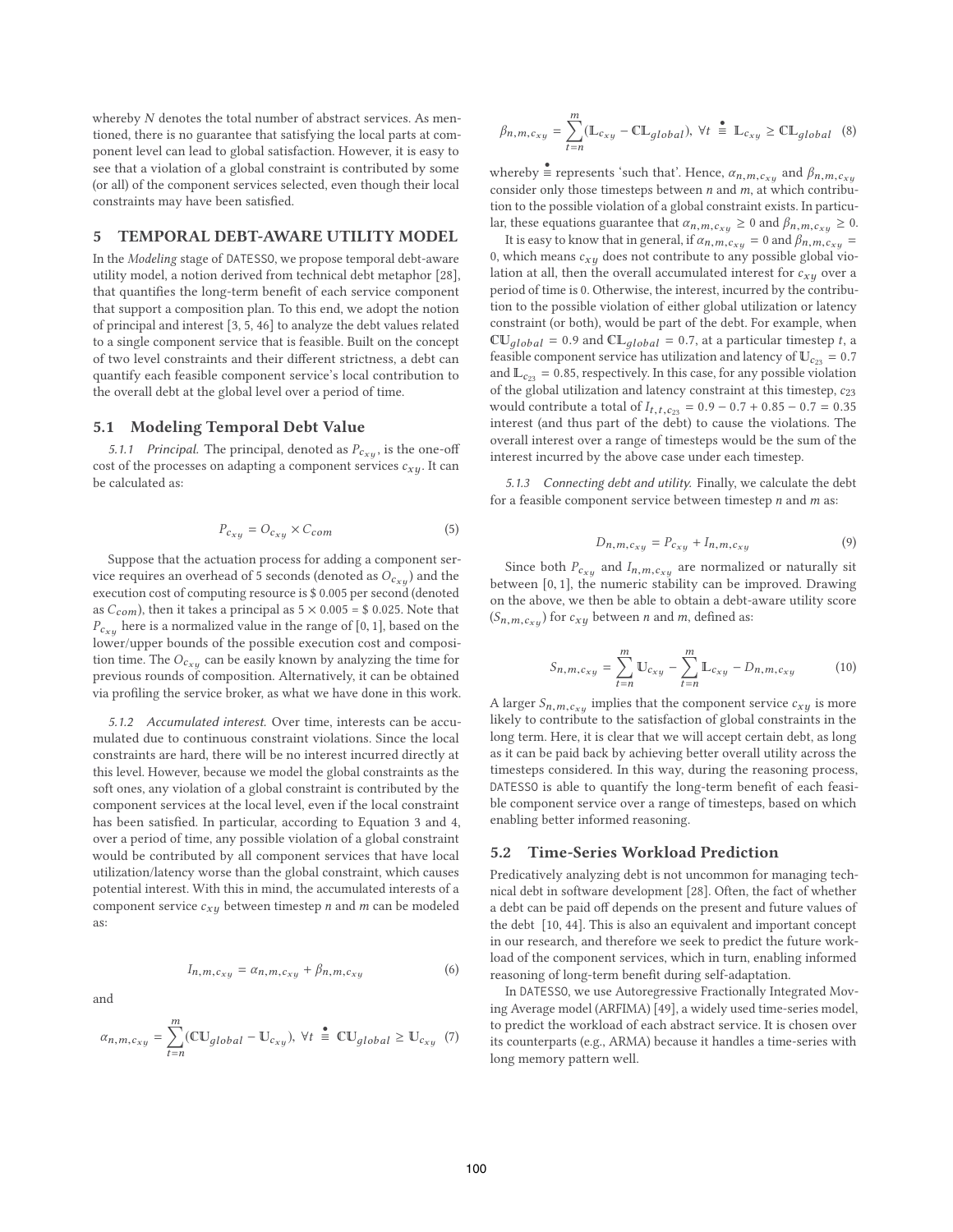Accordingly, for each abstract service that is realized by a component service, we prepared the data at each time point to contain a number of observed requests, which would be used by the ARFIMA to predict the likely requests workload for a future timestep. The general expression of ARFIMA ( $p$ ,  $d$ ,  $q$ ) for the process  $X_t$  is written as:

$$
\Phi(B)(1-B)^d X_t = \Theta(B)\varepsilon_t \tag{11}
$$

where  $(1 - B)^d$  is the fractional differencing operator and the fractional number d is the memory parameter, such that  $d \in (-0.5, 0.5)$ . The operator  $B$  is the backward shift operator. For this, we have  $\Phi(B) = 1 - \phi_1 B - \phi_2 B^2 - \dots - \phi_p B^p$  is the autoregressive polynomial of order p and  $\Phi(B) = 1 + \theta_1 B + \theta_2 B^2 + \dots + \theta_q B^q$  is the moving average polynomial of order q.  $BX_t = X_{t-1}$  and  $\varepsilon_t$  represent the white noise process.

In Section 7.1, we will explain how and what tools we use to determine the values of the parameter  $p$ ,  $d$  and  $q$ .

# **6 DEBT-AWARE TWO LEVELS CONSTRAINT REASONING**

Drawing on our formalization of soft/hard constraints at two levels, along with the proposed temporal debt-aware utility model, we design a simple yet efficient reasoning algorithm for self-adapting service composition in the *Reasoning* stage. In a nutshell, once violation on local constraints is detected, the algorithm has two main functions that are run in order:

- (1) IDENTIFICATION: In this function, we firstly identify which are the component services that violate the local constraints, as this was what triggered the adaptation. Then, the identified infeasible component services would need to be replaced, as they also contribute to the likely violation of the global constraint(s). It is possible that all component services need to be replaced.
- (2) Search: Once we identify the set of abstract services whose component service needs a replacement, this function works on each individual abstract service. The aim is to search for the best feasible component service for each identified abstract service, such that it satisfies the local constraint<sup>5</sup> while having the best long-term debt-aware utility, over all timesteps up to the future timestep  $m$  (Equation 10). As a result, the newly selected component services would less likely to cause local/global constraint violation in the future.

Each of the key steps are discussed in details as follows.

# **6.1 Identifying Infeasible Component Services**

As mentioned, since the constraint at local level is hard, the IDENTIfication function is designed to filter all the service components that are 'working fine'. In fact, this steps is an effective way to reduce the search space, as only the problematic component services that violates the hard constraints are considered. These infeasible component services can actually contribute to the global constraint violation, if any.

|       | 1 <b>Input</b> : S: Set of selected component services and their abstract                                                                              |  |  |  |  |  |
|-------|--------------------------------------------------------------------------------------------------------------------------------------------------------|--|--|--|--|--|
|       | services at current timestep n                                                                                                                         |  |  |  |  |  |
|       | 2 <b>Output</b> : $S_{inf} \leftarrow \emptyset$ : Set of abstract services whose component                                                            |  |  |  |  |  |
|       | service needs a replacement                                                                                                                            |  |  |  |  |  |
|       | 3 for $\forall c_{x,y} \in S$ do                                                                                                                       |  |  |  |  |  |
|       |                                                                                                                                                        |  |  |  |  |  |
|       | 4 if $(\mathbb{L}_{c_{xy}} > \mathbb{CL}_{c_{xy}} \text{ or } \mathbb{U}_{c_{xy}} < \mathbb{CL}_{c_{xy}})$ then<br>5 $S_{inf} \leftarrow a_x$<br>6 end |  |  |  |  |  |
|       |                                                                                                                                                        |  |  |  |  |  |
| 7 end |                                                                                                                                                        |  |  |  |  |  |
|       | 8 return $S_{inf}$                                                                                                                                     |  |  |  |  |  |
|       |                                                                                                                                                        |  |  |  |  |  |

The corresponding algorithmic procedure has been illustrated in Algorithm 1. As can be seen, the returned result is a set, denoted as  $S_{inf}$ , that contains every abstract service (i.e.,  $a_x$ ) whose component service becomes infeasible at the current timestep n.

# **6.2 Searching for the Best Long-term Debt-Aware Utility**

The special design in the SEARCH function is that, instead of having to examine every combination of the service composition globally, we only search for the component service with the highest long-term debt-aware utility for each identified abstract service independently.

This is because, according to Equation 10, the problem of searching the highest long-term debt-aware utility (between timestep  $n$ and  $m$ ) for the entire service composition can be defined as follow:

$$
\underset{x=1}{\operatorname{argmax}} \sum_{x=1}^{Z} S_{n,m,c_{xy}} \tag{12}
$$

whereby Z is the total number of abstract services whose component service need a replacement. Clearly, this is a typical linear programming problem, in which achieving the best utility of the service composition is equal to finding the optimal value of each  $S_{n,m,c_{x,y}}$ . From Equation 10, we know that the best  $S_{n,m,c_{x,y}}$  is solely equivalent to the highest debt-aware utility from all the feasible component services of the xth abstract service. In other words, the highest  $S_{n,m,c_{xy}}$  can be searched on each abstract service locally, in order to have the highest utility for the service composition globally. With this consideration, our reasoning algorithm decomposes the problem and reduces the search complexity from  $O(Y^X)$ (when all combinations need to be searched at the global level) down to  $O(Y \times X)$ , where X is the number of problematic abstract service, each with  $Y$  feasible component services<sup>6</sup>.

The corresponding algorithmic procedure has been illustrated in Algorithm 2. Specifically, suppose that the  $S_{inf}$  has been found by Algorithm 1, and that the current timestep is  $n$  and we are interested in the debt up to a given timestep  $m$  in the future, there are three important steps:

(1) From line 4 to 14, for each problematic abstract service  $a_x$ , we firstly construct an ordered list of vectors denoted as  $M_x$ . Each vector in  $M_x$  has a size of  $m - n$  and it contains all the

<sup>&</sup>lt;sup>5</sup>Given that the local constraint is specified at the local level, there will be at least one readily available component service to satisfy such constraint at a particular timestep, or otherwise the constraint may be too strong and needs to be relaxed.

 $^6\,Y$  may differ for different abstract services, but in this example we assume that same as our aim is merely to intuitively illustrate the reduction of complexity.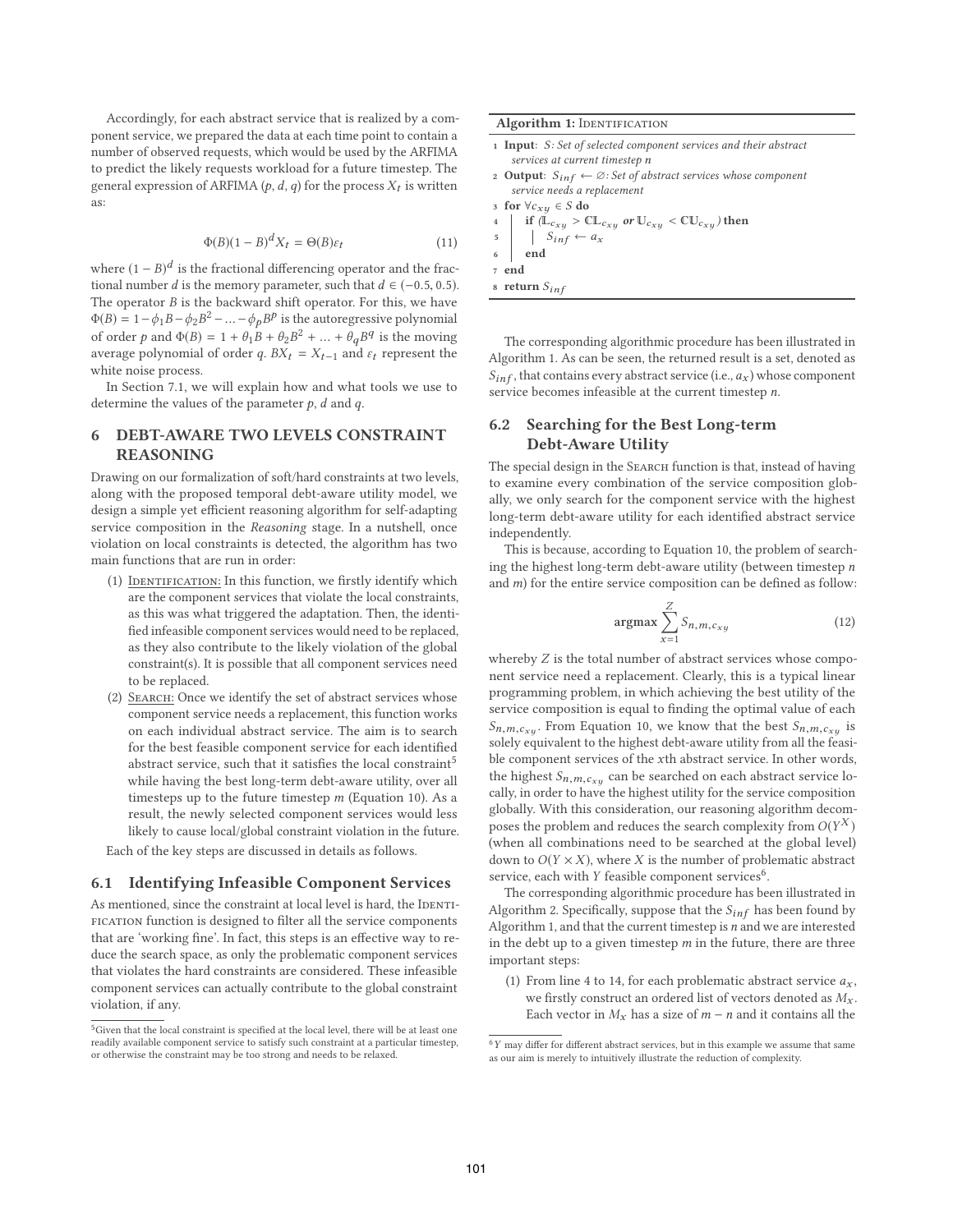feasible component service for  $a_x$  under every particular timestep between *n* and *m*.

- (2) From line 15 to 20, for each  $M_x$ , we find the largest timestep  $m<sub>x</sub>$  since *n* such that there is at least one feasible component service that satisfies the local constraint on every timestep between *n* and  $m<sub>x</sub>$ . Next, we use the smallest  $m<sub>x</sub>$  across all  $M_x$  to serve as the new *m*. This process ensures that all problematic abstract services would have at least one component service which can be treated as feasible on all timesteps considered. Here, since there is at least one feasible component service for a particular timestep, the worst case would be  $m = n + 1$ .
- (3) From line 21 to 24, for each  $a_x$ , we find the set of feasible component services  $(S_x)$  that satisfy the local constraints on every timestep between  $n$  and  $m$ . The SEARCHUTILITY function searches locally on the set  $S_x$ , and returns the one with the highest  $S_{n,m,c_{xy}}$  as part of the composition plan. Note that, SEARCHUTILITY can be realized by any search algorithm, e.g., exhaustive search or stochastic search like Genetic Algorithm. Since in this work the  $S_x$  has been reduced to a computationally tractable size, we simply apply an exhaustive search.

As the global constraints are soft, the reasoning algorithm has never explicitly used them to act as caps or thresholds for the search (like what we did for the hard local constraints), but the global constraints, along with their potential violations contributed by the component services, are implicitly embedded in the debtaware utility model. In this way, we aim to mitigate the problem of being over-optimism on the global constraint, while at the same time, promoting larger chance to satisfy the global constraint in the long term.

# **7 EVALUATION**

To evaluate DATESSO, we design experiments to assess the performance of our technique on self-adapting service composition by means of comparing it with the state-of-the-art approaches. In particular, we aim to answer the following research questions (RQs):

- **RQ1:** Can DATESSO achieve better global utilization and latency than the state-of-the-art approaches? If so, which parts contribute to the improvement?
- **RQ2:** Is DATESSO more sustainable than the state-of-the-art approaches?
- **RQ3:** What is the running overhead of the reasoning process in DATESSO comparing with the others?

# **7.1 Experimental Setup**

Our experiments have used a commonly applied service-based system [23, 24, 33] with 10 abstract services, each of which has 10 possible component services to be selected. Without considering reduction, the system would have a search space of  $10^{10}$  possible composition plans for self-adaptation. All the values of latency and throughput capacity for the component services are randomly chosen from the WS-DREAM dataset [53].

To emulate realistic workload for each abstract service that is realized by a component service, we extracted the FIFA98 trace [7] for the length of 6 hours with 7200 timesteps, which forms the

#### **Algorithm 2:** Search

- 1 **Input**:  $R_x$ : The set of possible component services for the x<sup>th</sup> abstract *service*
- **<sup>2</sup>** Sinf *: Set of abstract services whose component service needs a replacement*
- **<sup>3</sup> Output**: Soptimal *: Service composition plan with the optimal long-term debt-aware utility between current timestep* n *and the future timestep* m
- **<sup>4</sup> for** ∀a<sup>x</sup> ∈ Sinf **do**  $/*$   $M_x$  denotes the ordered list of vectors of the
	- feasible component services for the  $x$ th abstract service at every timestep from  $n$  to a future timestep  $m$  \*/
	- $/* S_{x,t}$  denotes the vector of the feasible component services for the xth abstract service at timestep  $t$  \*/
- $M_x = \{S_{x,n}, S_{x,n+1}, ..., S_{x,m}\}$ <br> **6** for  $\forall c_{x,y} \in R_x$  do
- **for**  $\forall c_{xy} \in R_x$  **do**
- **7 for**  $t \leftarrow n + 1$  *to m* **do**

$$
8 \qquad \qquad \text{if } (\mathbb{L}_{c_{xy}} \leq \mathbb{CL}_{c_{xy}} \text{ and } \mathbb{U}_{c_{xy}} \geq \mathbb{CU}_{c_{xy}}) \text{ then}
$$

- $\begin{array}{c|c|c} \hline \text{9} & \text{10} \\ \hline \text{10} & \text{11} \end{array}$   $\begin{array}{c} \text{9} & \text{11} \\ \text{10} & \text{11} \end{array}$ **<sup>10</sup> end**
- 
- **<sup>11</sup> end**
- **<sup>12</sup> end**
- 13  $M \leftarrow M_x$

**<sup>14</sup> end**

```
15 for ∀Mx ∈ M do
      /* According to M_x, the function
         getLargestFeasibleStep returns the largest
         timestep m_x from n such that there is at least
         one component service that satisfies the local
         constraint on every timestep between n and m<sub>x</sub>*/
```
- 16  $m_x = \text{GETLARGESTFeASIBLEStep}(M_x)$
- 17 **if**  $m_x < m$  then
- 18  $m = m_r$
- **<sup>19</sup> end**

```
20 end
```

```
21 for ∀Mx ∈ M do
```

```
/* According to M_x and the new m, the function
         getFeasibleServices returns the component
         services that satisfy the the local constraint
         on every timestep between n and m */
22 S_x = \text{GETFeasible}SERVICES(M_x, m)/* Function searchUtility returns the component
         service with the highest S_{n,m,c_{x,y}} for a_x */
23 S_{optimal} \leftarrow searchUtility(S_x, n, m)
```

```
24 end
```

```
25 return Soptimal
```
workload dataset. Such a workload trace is used on all the different workflows of service composition. We pre-processed the first four hours of workload trace as the samples for training the time-series prediction model, while the remaining two hours of workload data, which equals to 7200 seconds, is used for testing the accuracy. In DATESSO, we feed the training data into the ARFIMA, which is implemented using the arfima package [47] and the FDGPH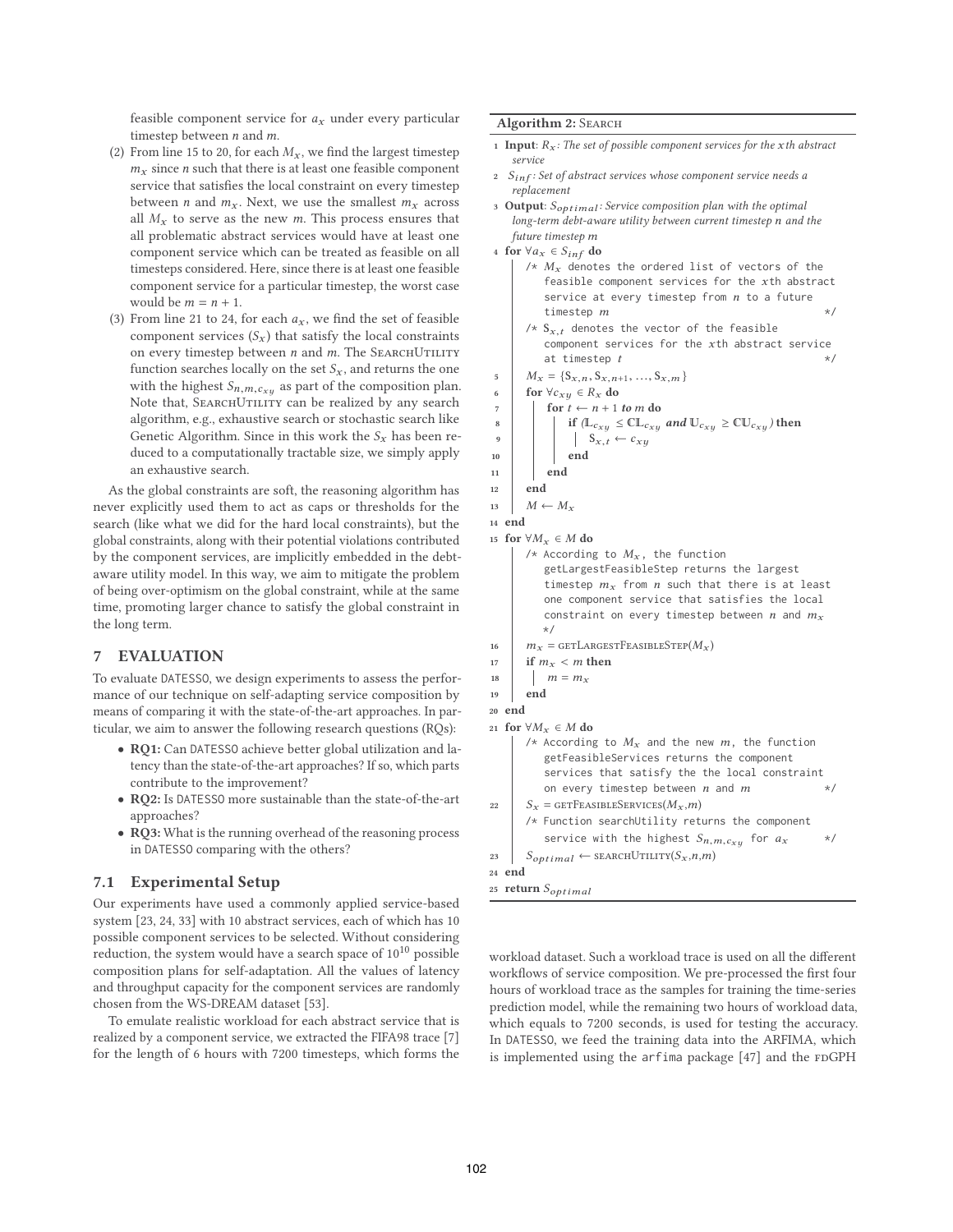**Table 1: Parameter settings**

| Parameter                                             | Value    |
|-------------------------------------------------------|----------|
| $CL_{c_{xy}}$ : local latency constraint per request  | 0.09s    |
| $CL_{global}$ : global latency constraint per request | 1s       |
| $CU_{c_{x}u}$ : local utilization constraint          | 0.8      |
| $CUglobal:$ global utilization constraint             | 0.9      |
| $C_{com}$ : cost of computing resource                | \$0.0025 |
| $m$ : future timestep $m$ from current timestep $n$   | $n + 5$  |

function in R [40]. The values of  $p$ ,  $d$  and  $q$  are also identified therein.

Table 1 shows the parameter settings of the SLA used in the experiments, including the executing resource of selecting a component service  $(C_{com})$ , the local and global constraint for latency ( $CL_{c_{xu}}$  and  $CL_{global}$ ) and utilization ( $CU_{c_{xu}}$  and  $CU_{global}$ ). For simplicity of exposition, we have set the same local constraint for all abstract services. All the settings above have been tailored to be reasonable throughout the experiments.

All experiments were carried out on a machine with Intel Core i7 2.60 GHz. CPU, 8GB RAM and Windows 10.

# **7.2 Comparative Approaches**

To answer all the RQs, we examine the performance of DATESSO against the following approaches:

- **Two Level Hard Constraints Approach (TLHCA):** This is similar to DATESSO, which differs only on the way about how the strictness of the two levels constraints is formulated. TLHCA assumes that both local and global constraints are hard, and thereby in the reasoning algorithm (Algorithm 2), when the final composition plan violates the global constraint (for every timestep between n and the newly defined m) then we examine whether all abstract services have been considered in this run. If not, we then rerun the algorithm with consideration that all the abstract services are subject to replacement; if all abstract services has been considered but the global constraint(s) is still violated, we would have no choice but to trigger the adaptation. Here, the adaptation is triggered based on both local and global constraint violations. This approach follows the existing work [6] that makes the same formulation, and by this mean, we aim to examine the usefulness of formulating the global constraints as the soft ones.
- **Debt-Oblivious Approach (DOA):** This is a similar copy of DATESSO but without the temporal debt-aware utility model. Instead, DOA assumes the predicted utility of the aggregated latency and utilization, i.e., Equation 10 without the debt, which is then used in the reasoning algorithm to find the composition plan for self-adaptation. Such a predicted approach has been used in existing work [29], and DOA helps us to examine the effectiveness of incorporating debt information for achieving long-term benefit in self-adaptation.
- **Region-Based Composition (RBC)** This is an implementation of a state-of-the-art approach, proposed by Lin et

al. [39], that relies on regions, where for each abstract services, the component service is selected according to its region. Each of these regions are clustered based on the historical utilization and latency of the component services. Here, the adaptation is triggered based on global constraint violations only. RBC is chosen as it is one of the most widely known representative approaches for dynamic service composition.

# **7.3 Metrics**

We leverage the following metrics to assess the results:

- **Global utilization:** This is the value calculated by Equation 4 for each timestep.
- Global latency: This is the value calculated by Equation 3 for each timestep.
- **Accumulated debt:** Since the interests are accumulated, so does the debt. A lower debt means that component services, which are less likely to contribute to global constraint violation in the long term, are preferred. Therefore, we measure the accumulated debt of the service composition from the beginning to the timestep  $t$  using:

$$
D_{1,t} = \sum_{x} \sum_{y} D_{1,t,c_{xy}} \tag{13}
$$

— **Sustainability score:** We measure sustainability as follows:

$$
Score_{n,m} = \frac{1}{V} \times (\frac{S_{n,m} - S_{min,n,m}}{S_{max,n,m} - S_{min,n,m}} + 1)
$$
(14)

whereby  $S_{n,m} = \sum_{x=1}^{Z} S_{n,m,c_{xy}}$ ;  $n = 1$  and  $m = 7200$ ;  $Z$  is the total number of abstract services;  $V$  is the total number of local and global constraint violations.  $S_{min,n,m}$ and  $S_{min,n,m}$  are the lower and upper value among all approaches.  $Score_{n,m} \in [1,2]$  and a higher value means that the adaptations would generate more benefits in general when mitigating each constraint violation.

— **Running time:** This is the required running time for the reasoning process to produce a composition plan.

Whenever overall results are reported, we use the pairwise version of the Kruskal Wallis test ( $\alpha$  = .05) [31] and  $\eta^2$  value [26] to measure statistical significance and effect size, respectively.

## **7.4 RQ1: Performance of DATESSO**

Figure 3 and 4 respectively illustrate the global utilization and latency for all approaches and timesteps. As can be seen, the comparison between DATESSO and any other three are statistically significant with large effect size. In particular, when comparing with RBC, DATESSO achieves much better utilization and latency overall, while at the same time, it has smaller variance than RBC.

To better understand which of our contributions in DATESSO enable such improvement, we firstly compare it with TLHCA and DOA. As shown in the boxplots, we see that DATESSO achieves much better utilization and smaller variance. For latency, DATESSO is slightly more deviated, but provides overall better result. This has proved that, in general, the formalization of two levels constraints with different strictness can help to improve self-adaptation performance. Next, we compare DATESSO with DOA, for which we see that again,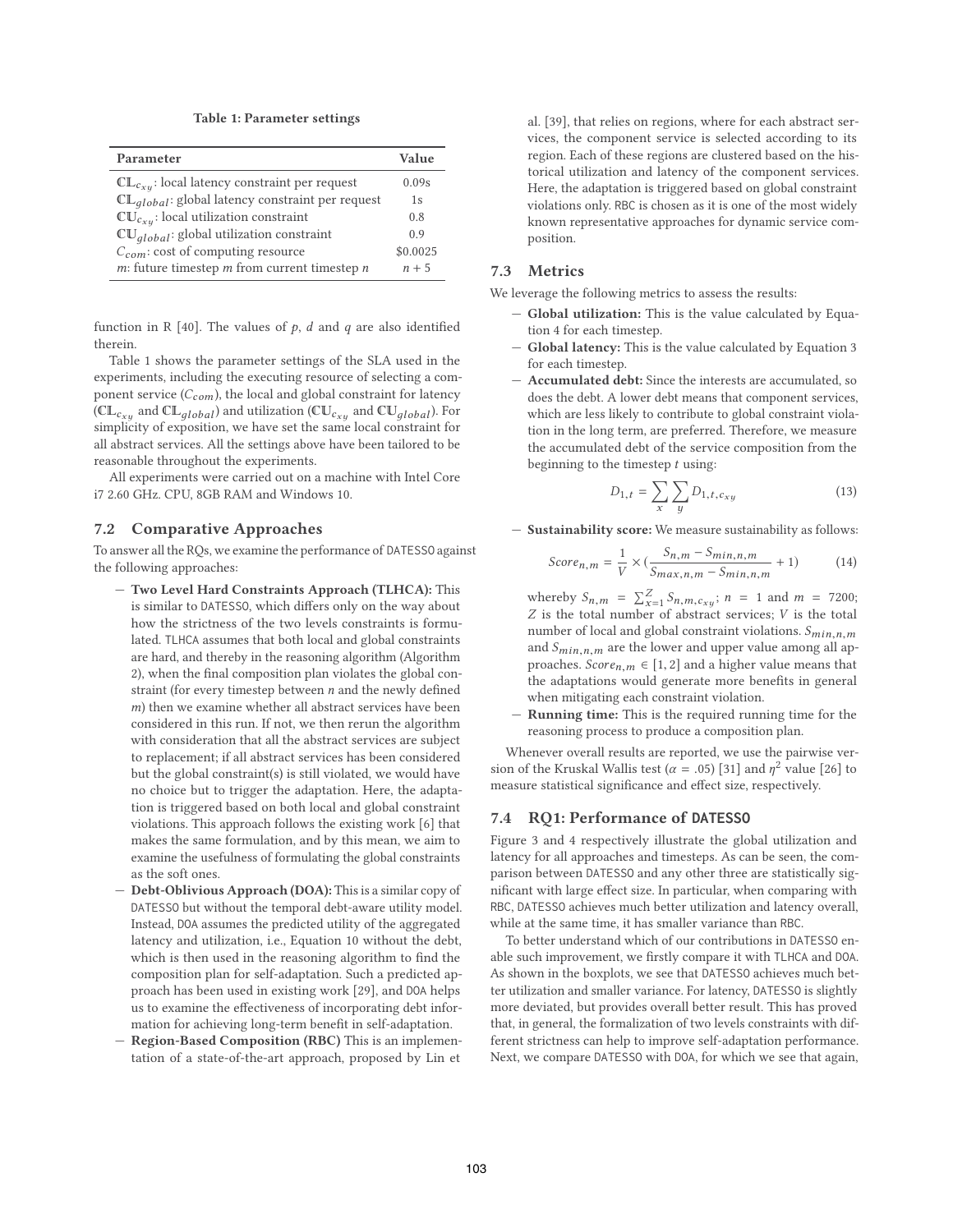

**Figure 3: Global utilization yield by all approaches over 7200 timesteps (Comparisons between DATESSO and others are statistically significant (**p < .05**) and with large effect size)**



**Figure 4: Global latency yield by all approaches over 7200 timesteps (Comparisons between DATESSO and others are statistically significant (**p < .05**) and with large effect size)**

DATESSO achieves generally better and more stable results on utilization and latency. This evidences that the predicted debt model can provide more benefit than simply having a predicted model based solely on utilization and latency.

Remarkably, DATESSO achieves full satisfaction for the global constraint on latency and satisfy that of utilization for majority of the cases, which are generally superior to the other three. Therefore, for **RQ1**, we conclude that:

**Answering RQ1:** DATESSO is more effective than the stateof-the-arts in terms of the utilization and latency, with better satisfactions. Both the design of formalizing global constraints as the soft ones and the temporal debt-aware utility model have contributed to the improvement.

#### **7.5 RQ2: Sustainability of DATESSO**

We now assess the sustainability of adaptation achieved by using the accumulated debt and sustainability score. Figure 5 shows the accumulated debt, in which we see that all approaches have accumulated debt in a linear and steady manner. However, clearly,



**Figure 5: Total debt accumulated by all approaches over 7200 timesteps**

**Table 2: Sustainability scores**

| Approach   | $\sum_{x=1}^{Z} S_{n,m,c_{xy}}$ | V   | $Score_{n,m}$ |
|------------|---------------------------------|-----|---------------|
| DATESSO    | 417.10                          | 113 | .0177         |
| RBC.       | $-3146.66$                      | 187 | .0053         |
| <b>DOA</b> | $-910.61$                       | 102 | .0160         |
| TI HCA     | $-1478.67$                      | 133 | .0110         |
|            |                                 |     |               |

DATESSO results in significantly less debt than the other three as it accumulates overtime, suggesting that DATESSO favours component services that is less likely to contribute to global constraint violation in the long term.

Table 2 shows the sustainability scores for all approaches. As can been seen, despite that DATESSOand DOA have similar total number of constant violations, DATESSO has achieved the best Score<sub>n,m</sub> value among others. This implies that the adaptations in DATESSO would create the greatest benefit in mitigating per violation. All the above conclude that:

**Answering RQ2:** DATESSO is more sustainable than the other three, as it has less accumulated debt and with the highest sustainability score. This means that DATESSO favors more reliable component services in the long term, and that it offers greater benefit when dealing with each violation overall.

# **7.6 RQ3: Running Time of DATESSO**

Figure 6 illustrates the running time for all approaches. We can clearly see that RBC is the slowest due to the region based algorithm. TLHCA is the 2nd slowest because of the frequent need of replacing all component services. Since DATESSO and DOA differ only on whether having the debt calculation, they have similar running overhead ( $p > .05$ ) but are significantly faster than the others. This is because only the problematic abstract services, along with those component services that satisfy all considered timesteps, are involved in the actual search, which reduces the search space. However, as we have shown, DATESSO offers much better performance and sustainability than DOA. In summary, we have: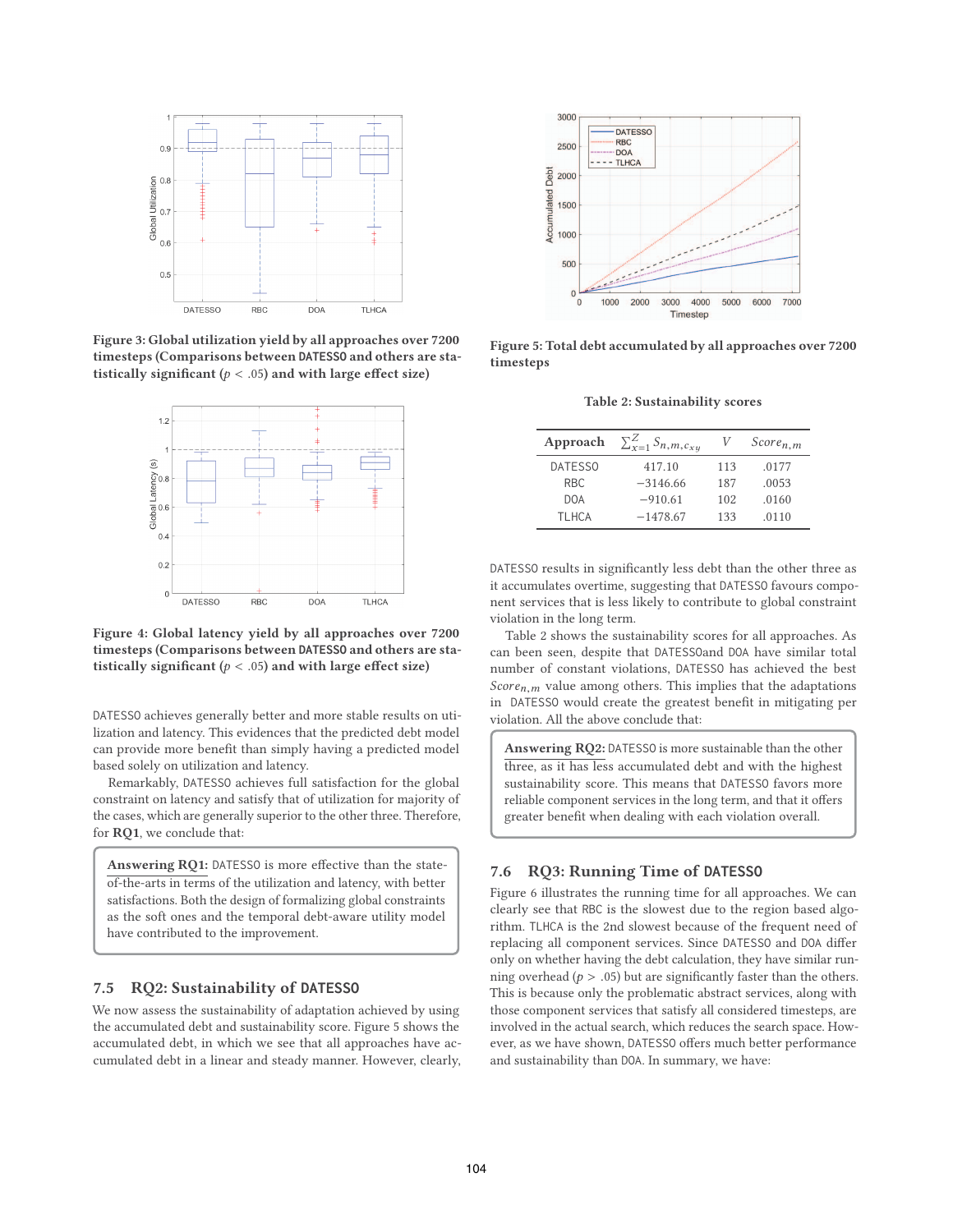

**Figure 6: Running time on all approaches (Comparisons between DATESSO and others are statistically significant (**p < .05**) and with large effect size, except for DOA)**

**Answering RQ3:** DATESSO and DOA both have similar running time, but they are faster than the other two.

# **8 THREATS TO VALIDITY**

*Threats to construct validity* can be related to the metric and evaluation methods used. To mitigate such, we use a broad range of metrics for evaluating different aspects of DATESSO, including utilization, latency and sustainability etc. To examine the effectiveness of each contribution, we have compared DATESSO with specifically designed approaches, i.e., TLHCA and DOA, in addition to a direct implementation of existing work (RBC). Further, we plot all the data points in a trace, and applied statistical test and effect size interpretation when it is difficult to show all the data points.

*Threats to internal validity* can be mainly related to the value of the parameters for DATESSO. Particularly, the setup has been designed in a way that it produces good trade-off between the quality and overhead. They have been shown to be reasonable following preliminary runs in our experiments. The future timestep  $m$  is also specifically tailored and the used value tends to be sufficient. However, it is worth noting that the actual future timesteps to use is updated dynamically depending on whether there is a feasible component service that satisfies all considered timesteps.

*Threats to external validity* can be associated with the environment and the dataset that are used in the experiment. To improve generalization, we apply commonly used service-based system [23, 24, 33], whose data is randomly sampled from the realworld WS-Dream dataset [53], along with the FIFA98 workload trace [7]. A more comprehensive evaluation on different dataset and more complicated structures are parts of the future work.

#### **9 RELATED WORK**

Self-adapting service composition is certainly not new for research on service-based systems. Among others, Lin et al. [39] and Li et al. [38] rely on region-based composition, in which an expand region algorithm is proposed to identify the region of each component service, which forms a reduced search space. Dai et.al. [29] leverage time-series prediction on workload when reasoning about

the self-adaptation. Chen et al. [23, 24] seed the multi-objective evolutionary algorithms to accelerate the reasoning process of service composition. The commonality of the above work is the fact that they all assume both local and global constraints are hard ones during reasoning, which can be over-optimistic. Therefore, they can easily lead to the situation of 'no satisfactory composition plans found'. DATESSO, in contrast, formalizes the global one as soft constraint, which mitigates the issues of over-optimism and also reward some plans that may temporarily cause global violation, but tends to be more sustainable with larger long-term benefit.

Technical debt has been studied in service composition [4, 43] and in a wider context of self-adaptive systems [16]. For example, Chen et al. [16] have used technical debt as a metaphor to model the problem of *to adapt or not to adapt*. To resolve such, an online classifier, combined with debt calculation, is proposed. However, the above work does not explicitly consider time-varying and accumulated properties of the debt.

In summary, the key additions in DATESSO are that

- DATESSO formalizes different strictness for the two levels constraint in service composition.
- DATESSO makes use of a new debt model that was designed based on the different strictness of the two levels constraints and time-series prediction. It is therefore temporal, capable of quantifying accumulated debt and tailored to the problem context.
- Drawing on the above, DATESSO proposes to leverage a simple but effective and efficient reasoning algorithm that reduces the search space and focuses on the long-term benefits of self-adaptation.

The benefits of all the above contributions have been experimentally demonstrated in Section 7.

# **10 CONCLUSION**

In this paper, we propose a debt-aware two level constraint reasoning approach, dubbed DATESSO, for self-adapting service composition. DATESSO formalizes the global constraints as the soft ones while leaving only the local ones as hard constraints. Such formalization is then used to built a temporal debt-aware utility model, supported by time-series prediction. The utility model, together with the different strictness of the two level constraints, enable us to design a simple yet efficient and effective reasoning algorithm in DATESSO. Experimental results demonstrate that DATESSO is more effective that state-of-the-art in terms of utilization, latency and running time, while being about to make each self-adaptation more sustainable.

In future work, we seek to extend DATESSO for better synergy between Software Engineering and Artificial Intelligence driven selfadaptation [19, 20, 35], particularly on stochastic multi-objective search algorithms which have been shown to provide promising results on scenarios with complex trade-off surface for selfadaptive software systems [13, 15, 18, 21, 22, 25, 36, 37, 45]. Online learning based prediction on the satisfaction of local/global constraints [11, 12, 14, 17] is also part of our ongoing research agenda.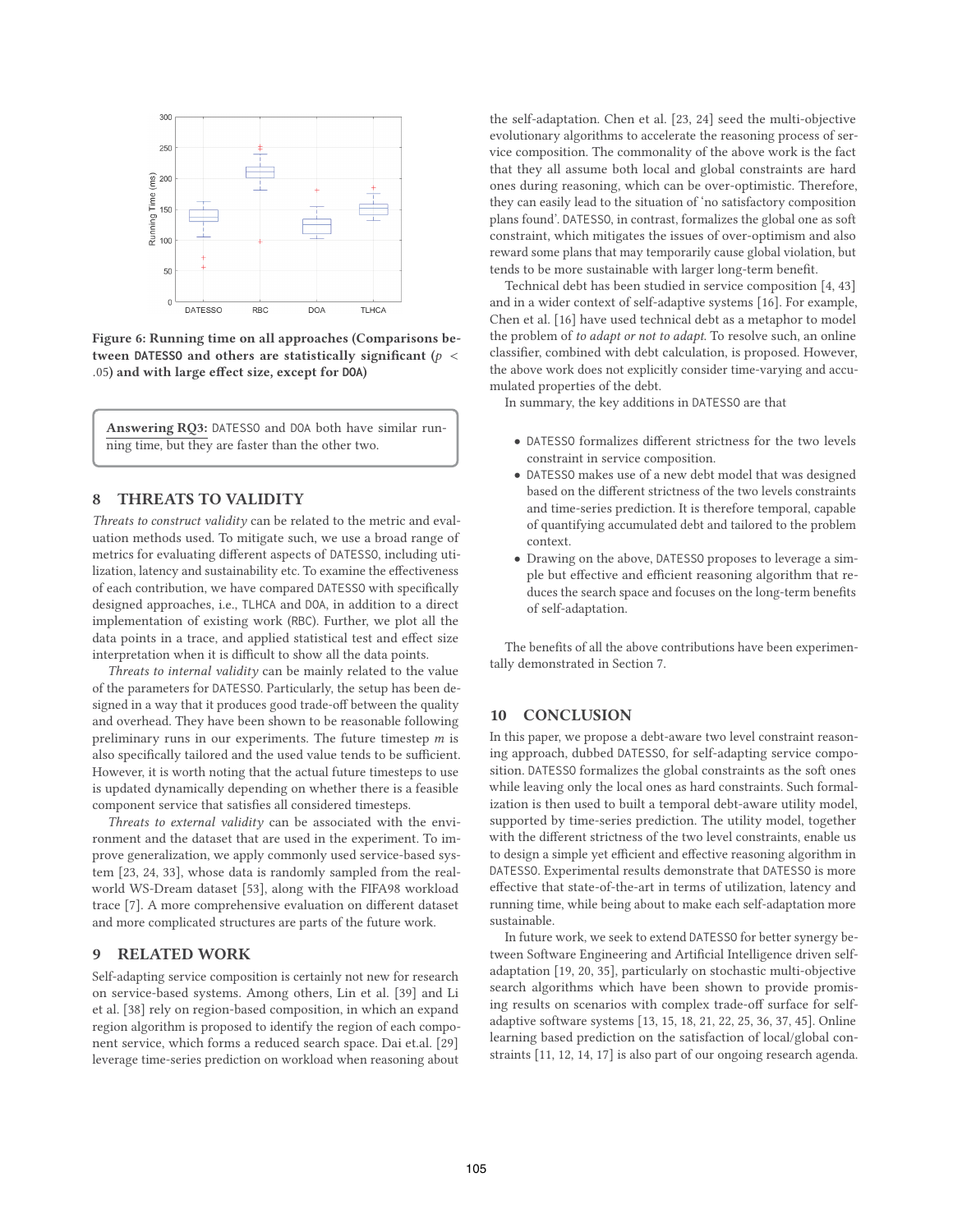# **REFERENCES**

- [1] Mohammad Alrifai and Thomas Risse. 2009. Combining global optimization with local selection for efficient QoS-aware service composition. In *Proceedings of the 18th international conference on World wide web*. 881–890.
- Mohammad Alrifai, Thomas Risse, and Wolfgang Nejdl. 2012. A hybrid approach for efficient Web service composition with end-to-end QoS constraints. *ACM Transactions on the Web (TWEB)* 6, 2 (2012), 7:1–7:31. https://doi.org/10.1145/ 2180861.2180864
- [3] Nicolli SR Alves, Thiago S Mendes, Manoel G de Mendonça, Rodrigo O Spínola, Forrest Shull, and Carolyn Seaman. 2016. Identification and management of technical debt: A systematic mapping study. *Information and Software Technology* 70 (2016), 100–121.
- [4] Esra Alzaghoul and Rami Bahsoon. 2013. CloudMTD: Using real options to manage technical debt in cloud-based service selection. In *2013 4th International Workshop on Managing Technical Debt (MTD)*. IEEE, 55–62.
- [5] Areti Ampatzoglou, Apostolos Ampatzoglou, Alexander Chatzigeorgiou, and Paris Avgeriou. 2015. The financial aspect of managing technical debt: A systematic literature review. *Information and Software Technology* 64 (2015), 52–73.
- [6] Danilo Ardagna and Barbara Pernici. 2005. Global and local QoS constraints guarantee in web service selection. In *IEEE International Conference on Web Services (ICWS'05)*. IEEE.
- [7] Martin Arlitt and Tai Jin. 2000. A workload characterization study of the 1998 world cup web site. *IEEE network* 14, 3 (2000), 30–37.
- [8] Rafael Aschoff and Andrea Zisman. 2011. QoS-driven proactive adaptation of service composition. In *International Conference on Service-Oriented Computing*. Springer, 421–435.
- [9] Paris Avgeriou, Philippe Kruchten, Ipek Ozkaya, and Carolyn Seaman. 2016. Managing technical debt in software engineering (dagstuhl seminar 16162). In *Dagstuhl Reports*, Vol. 6. Schloss Dagstuhl-Leibniz-Zentrum fuer Informatik.
- [10] Frank Buschmann. 2011. To pay or not to pay technical debt. *IEEE software* 28, 6 (2011), 29–31.
- [11] Tao Chen. 2019. All versus one: an empirical comparison on retrained and incremental machine learning for modeling performance of adaptable software. In *Proceedings of the 14th International Symposium on Software Engineering for Adaptive and Self-Managing Systems, SEAMS@ICSE 2019, Montreal, QC, Canada, May 25-31, 2019*, Marin Litoiu, Siobhán Clarke, and Kenji Tei (Eds.). ACM, 157–168. https://doi.org/10.1109/SEAMS.2019.00029
- [12] Tao Chen and Rami Bahsoon. 2013. Self-adaptive and sensitivity-aware QoS modeling for the cloud. In *Proceedings of the 8th International Symposium on Software Engineering for Adaptive and Self-Managing Systems, SEAMS 2013, San Francisco, CA, USA, May 20-21, 2013*. 43–52. https://doi.org/10.1109/SEAMS.2013. 6595491
- [13] Tao Chen and Rami Bahsoon. 2015. Toward a Smarter Cloud: Self-Aware Autoscaling of Cloud Configurations and Resources. *IEEE Computer* 48, 9 (2015), 93–96. https://doi.org/10.1109/MC.2015.278
- [14] Tao Chen and Rami Bahsoon. 2017. Self-Adaptive and Online QoS Modeling for Cloud-Based Software Services. *IEEE Trans. Software Eng.* 43, 5 (2017), 453–475. https://doi.org/10.1109/TSE.2016.2608826
- [15] Tao Chen and Rami Bahsoon. 2017. Self-Adaptive Trade-off Decision Making for Autoscaling Cloud-Based Services. *IEEE Trans. Services Computing* 10, 4 (2017), 618–632. https://doi.org/10.1109/TSC.2015.2499770
- [16] Tao Chen, Rami Bahsoon, Shuo Wang, and Xin Yao. 2018. To Adapt or Not to Adapt?: Technical Debt and Learning Driven Self-Adaptation for Managing Runtime Performance. In *Proceedings of the 2018 ACM/SPEC International Conference on Performance Engineering, ICPE 2018, Berlin, Germany, April 09-13, 2018*. 48–55. https://doi.org/10.1145/3184407.3184413
- [17] Tao Chen, Rami Bahsoon, and Xin Yao. 2014. Online QoS Modeling in the Cloud: A Hybrid and Adaptive Multi-learners Approach. In *Proceedings of the 7th IEEE/ACM International Conference on Utility and Cloud Computing, UCC 2014, London, United Kingdom, December 8-11, 2014*. 327–336. https://doi.org/10.1109/UCC.2014.42
- [18] Tao Chen, Rami Bahsoon, and Xin Yao. 2018. A Survey and Taxonomy of Self-Aware and Self-Adaptive Cloud Autoscaling Systems. *ACM Comput. Surv.* 51, 3 (2018), 61:1–61:40. https://doi.org/10.1145/3190507
- [19] Tao Chen, Rami Bahsoon, and Xin Yao. 2020. Synergizing Domain Expertise with Self-Awareness in Software Systems: A Patternized Architecture Guideline. *Proc. IEEE* in press (2020).
- [20] Tao Chen, Funmilade Faniyi, Rami Bahsoon, Peter R. Lewis, Xin Yao, Leandro L. Minku, and Lukas Esterle. 2014. The Handbook of Engineering Self-Aware and Self-Expressive Systems. *CoRR* abs/1409.1793 (2014). arXiv:1409.1793 http: //arxiv.org/abs/1409.1793
- [21] Tao Chen, Ke Li, Rami Bahsoon, and Xin Yao. 2018. FEMOSAA: Feature-Guided and Knee-Driven Multi-Objective Optimization for Self-Adaptive Software. *ACM Trans. Softw. Eng. Methodol.* 27, 2 (2018), 5:1–5:50. https://doi.org/10.1145/3204459
- [22] Tao Chen, Miqing Li, Ke Li, and Kalyanmoy Deb. 2020. Search-Based Software Engineering for Self-Adaptive Systems: One Survey, Five Disappointments and Six Opportunities. *CoRR* abs/2001.08236 (2020). arXiv:2001.08236 https://arxiv. org/abs/2001.08236
- [23] Tao Chen, Miqing Li, and Xin Yao. 2018. On the effects of seeding strategies: a case for search-based multi-objective service composition. In *Proceedings of the Genetic and Evolutionary Computation Conference, GECCO 2018, Kyoto, Japan, July 15-19, 2018*. 1419–1426. https://doi.org/10.1145/3205455.3205513
- [24] Tao Chen, Miqing Li, and Xin Yao. 2019. Standing on the shoulders of giants: Seeding search-based multi-objective optimization with prior knowledge for software service composition. *Information & Software Technology* 114 (2019), 155–175. https://doi.org/10.1016/j.infsof.2019.05.013
- [25] Tao Chen, Miqing Li, and Xin Yao. 2020. How to Evaluate Solutions in Paretobased Search-Based Software Engineering? A Critical Review and Methodological Guidance. *CoRR* abs/2002.09040 (2020). arXiv:2002.09040 https://arxiv.org/abs/ 2002.09040
- [26] Jacob Cohen. 2013. *Statistical power analysis for the behavioral sciences*. Routledge. Autonomic Computing et al. 2006. An architectural blueprint for autonomic computing. *IBM White Paper* 31, 2006 (2006), 1–6.
- [28] Ward Cunningham. 1992. The WyCash portfolio management system. *ACM SIGPLAN OOPS Messenger* 4, 2 (1992), 29–30.
- [29] Yu Dai, Lei Yang, and Bin Zhang. 2009. QoS-driven self-healing web service composition based on performance prediction. *Journal of Computer Science and Technology* 24, 2 (2009), 250–261.
- [30] Martine De Cock, Sam Chung, and Omar Hafeez. 2007. Selection of web services with imprecise QoS constraints. In *IEEE/WIC/ACM International Conference on Web Intelligence (WI'07)*. IEEE, 535–541.
- [31] William H Kruskal and W Allen Wallis. 1952. Use of ranks in one-criterion variance analysis. *Journal of the American statistical Association* 47, 260 (1952), 583–621.
- [32] Satish Kumar, Rami Bahsoon, Tao Chen, and Rajkumar Buyya. 2019. Identifying and Estimating Technical Debt for Service Composition in SaaS Cloud. In *2019 IEEE International Conference on Web Services (ICWS)*. IEEE, 121–125.
- Satish Kumar, Rami Bahsoon, Tao Chen, Ke Li, and Rajkumar Buyya. 2018. Multi-Tenant Cloud Service Composition Using Evolutionary Optimization. In *24th IEEE International Conference on Parallel and Distributed Systems, ICPADS 2018, Singapore, December 11-13, 2018*. 972–979. https://doi.org/10.1109/PADSW.2018. 8644640
- [34] Touraj Laleh, Joey Paquet, Serguei Mokhov, and Yuhong Yan. 2017. Constraint adaptation in Web service composition. In *2017 IEEE International Conference on Services Computing (SCC)*. IEEE, 156–163.
- [35] Peter R. Lewis, Arjun Chandra, Funmilade Faniyi, Kyrre Glette, Tao Chen, Rami Bahsoon, Jim Tørresen, and Xin Yao. 2015. Architectural Aspects of Self-Aware and Self-Expressive Computing Systems: From Psychology to Engineering. *IEEE Computer* 48, 8 (2015), 62–70. https://doi.org/10.1109/MC.2015.235
- [36] Ke Li, Zilin Xiang, Tao Chen, Shuo Wang, and Kay Chen Tan. 2020. Understanding the Automated Parameter Optimization on Transfer Learning for CPDP: An Empirical Study. In *Proceedings of the 42nd International Conference on Software Engineering (ICSE '20), May 23–29, 2020, Seoul, Republic of Korea*.
- [37] Miqing Li, Tao Chen, and Xin Yao. 2018. A critical review of: "a practical guide to select quality indicators for assessing pareto-based search algorithms in searchbased software engineering": essay on quality indicator selection for SBSE. In *Proceedings of the 40th International Conference on Software Engineering: New Ideas and Emerging Results, ICSE (NIER) 2018, Gothenburg, Sweden, May 27 - June 03, 2018*. 17–20. https://doi.org/10.1145/3183399.3183405
- [38] Ying Li, Yuanlei Lu, Yuyu Yin, Shuiguang Deng, and Jianwei Yin. 2010. Towards qos-based dynamic reconfiguration of soa-based applications. In *2010 IEEE Asia-Pacific Services Computing Conference*. IEEE, 107–114.
- [39] Kwei-Jay Lin, Jing Zhang, Yanlong Zhai, and Bin Xu. 2010. The design and implementation of service process reconfiguration with end-to-end QoS constraints in SOA. *Service Oriented Computing and Applications* 4, 3 (2010), 157–168. [40] Maintainer Martin Maechler. 2019. Package 'fracdiff'. (2019).
- 
- [41] Franco Raimondi, James Skene, and Wolfgang Emmerich. 2008. Efficient online monitoring of web-service SLAs. In *Proceedings of the 16th ACM SIGSOFT International Symposium on Foundations of software engineering*. 170–180.
- [42] Florian Rosenberg, Predrag Celikovic, Anton Michlmayr, Philipp Leitner, and Schahram Dustdar. 2009. An end-to-end approach for QoS-aware service composition. In *2009 IEEE International Enterprise Distributed Object Computing Conference*. IEEE, 151–160.
- [43] Georgios Skourletopoulos, Constandinos X Mavromoustakis, Jordi Mongay Batalla, George Mastorakis, Evangelos Pallis, and Georgios Kormentzas. 2016. Quantifying and evaluating the technical debt on mobile cloud-based service level. In *2016 IEEE International Conference on Communications (ICC)*. IEEE, 1–7.
- [44] Will Snipes, Brian Robinson, Yuepu Guo, and Carolyn Seaman. 2012. Defining the decision factors for managing defects: a technical debt perspective. In *2012 Third International Workshop on Managing Technical Debt (MTD)*. IEEE, 54–60.
- [45] Dalia Sobhy, Leandro L. Minku, Rami Bahsoon, Tao Chen, and Rick Kazman. 2020. Run-time evaluation of architectures: A case study of diversification in IoT. *J. Syst. Softw.* 159 (2020). https://doi.org/10.1016/j.jss.2019.110428
- [46] Edith Tom, AybüKe Aurum, and Richard Vidgen. 2013. An exploration of technical debt. *Journal of Systems and Software* 86, 6 (2013), 1498–1516.